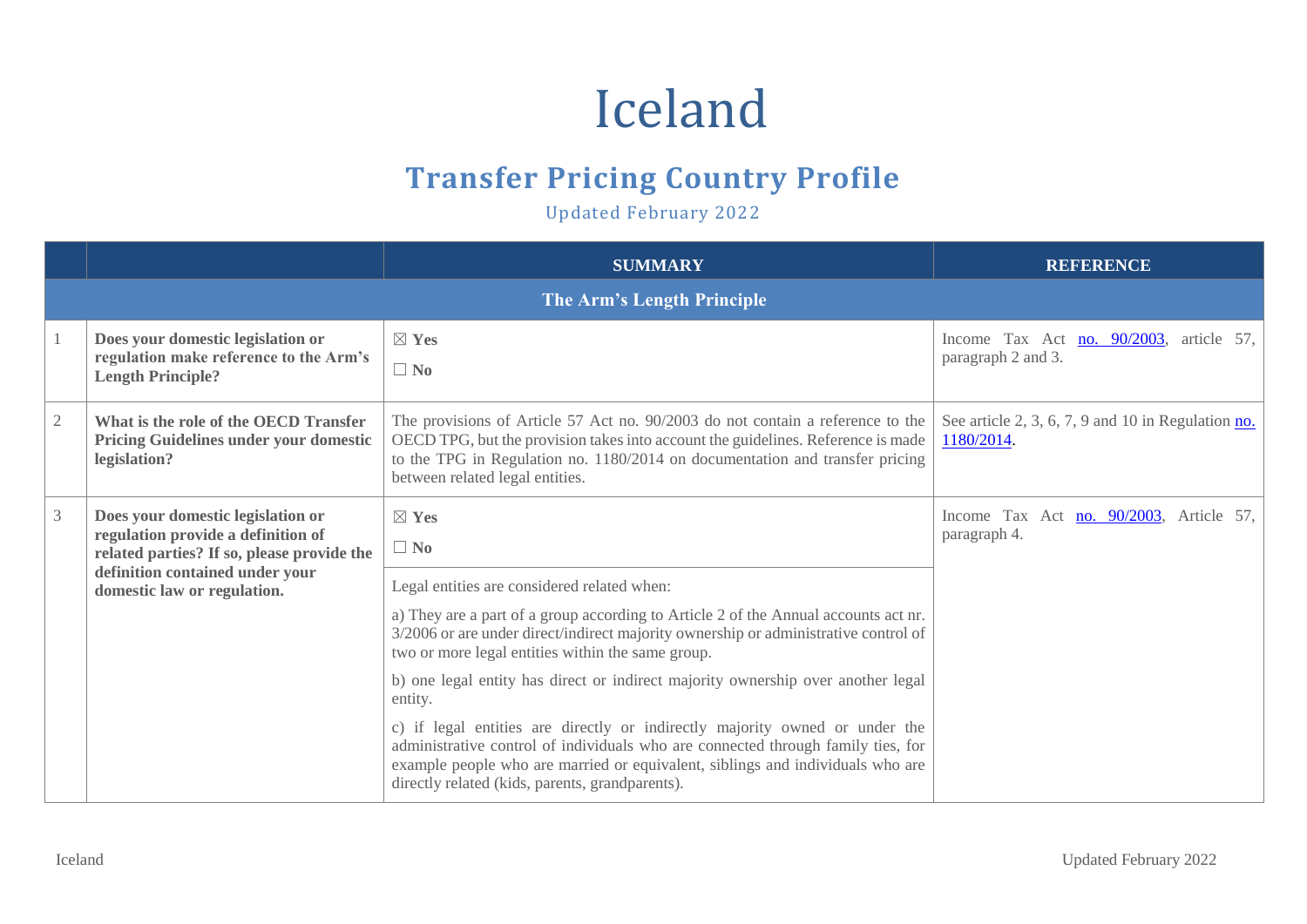| <b>Transfer Pricing Methods</b> |                                                                                                                                                                   |  |                                            |                                                                                                                                            |                     |                                                                                                                                                                          |                      |                                                                                                                                                                                                                                                                                                                                                                                                                                     |                                            |
|---------------------------------|-------------------------------------------------------------------------------------------------------------------------------------------------------------------|--|--------------------------------------------|--------------------------------------------------------------------------------------------------------------------------------------------|---------------------|--------------------------------------------------------------------------------------------------------------------------------------------------------------------------|----------------------|-------------------------------------------------------------------------------------------------------------------------------------------------------------------------------------------------------------------------------------------------------------------------------------------------------------------------------------------------------------------------------------------------------------------------------------|--------------------------------------------|
| 4                               | Does your domestic legislation provide<br>for transfer pricing methods to be used<br>in respect of transactions between<br>related parties?                       |  | $\boxtimes$ Yes<br>$\Box$ No<br><b>CUP</b> | Resale                                                                                                                                     | Cost                | If affirmative, please check those provided for in your legislation:<br><b>TNMM</b>                                                                                      | Profit               | Other (If so,                                                                                                                                                                                                                                                                                                                                                                                                                       | Article 9 of Regulation no. no. 1180/2014. |
|                                 |                                                                                                                                                                   |  | $\boxtimes$                                | Price<br>$\times$                                                                                                                          | Plus<br>$\boxtimes$ | $\times$                                                                                                                                                                 | Split<br>$\boxtimes$ | please describe)<br>$\boxtimes$                                                                                                                                                                                                                                                                                                                                                                                                     |                                            |
|                                 |                                                                                                                                                                   |  | Regulation.                                |                                                                                                                                            |                     |                                                                                                                                                                          |                      | The methods are put forth in Regulation nr. 1180/2014, not in the legislation itself.<br>The box "other" is checked because the regulation leaves the door open for other<br>methods to be used. For example, the EU code of conduct on transfer pricing<br>documentation for associated enterprises in the European Union 2006/C 176/01 is<br>referenced as a possible choice for legal entities in Article 15, paragraph 3 of the |                                            |
| $\mathfrak s$                   | Which criterion is used in your<br>jurisdiction for the application of<br>transfer pricing methods?                                                               |  |                                            | Please check all that apply:<br>$\Box$ Hierarchy of methods<br>$\boxtimes$ Most appropriate method<br>$\Box$ Other (if so, please explain) |                     |                                                                                                                                                                          |                      |                                                                                                                                                                                                                                                                                                                                                                                                                                     |                                            |
| 6                               | If your domestic legislation or<br>regulations contain specific guidance on<br>commodity transactions, indicate which<br>of the following approaches is followed. |  |                                            | $\Box$ Other (if so, please explain)                                                                                                       |                     | paragraphs 2.18-2.22 of the TPG is followed.<br>transactions involving commodities (if so, please explain)<br>There is no specific guidance in laws/regulations on this. |                      | $\boxtimes$ For controlled transactions involving commodities, the guidance contained in<br>$\Box$ Domestic legislation mandates the use of a specific method for controlled                                                                                                                                                                                                                                                        |                                            |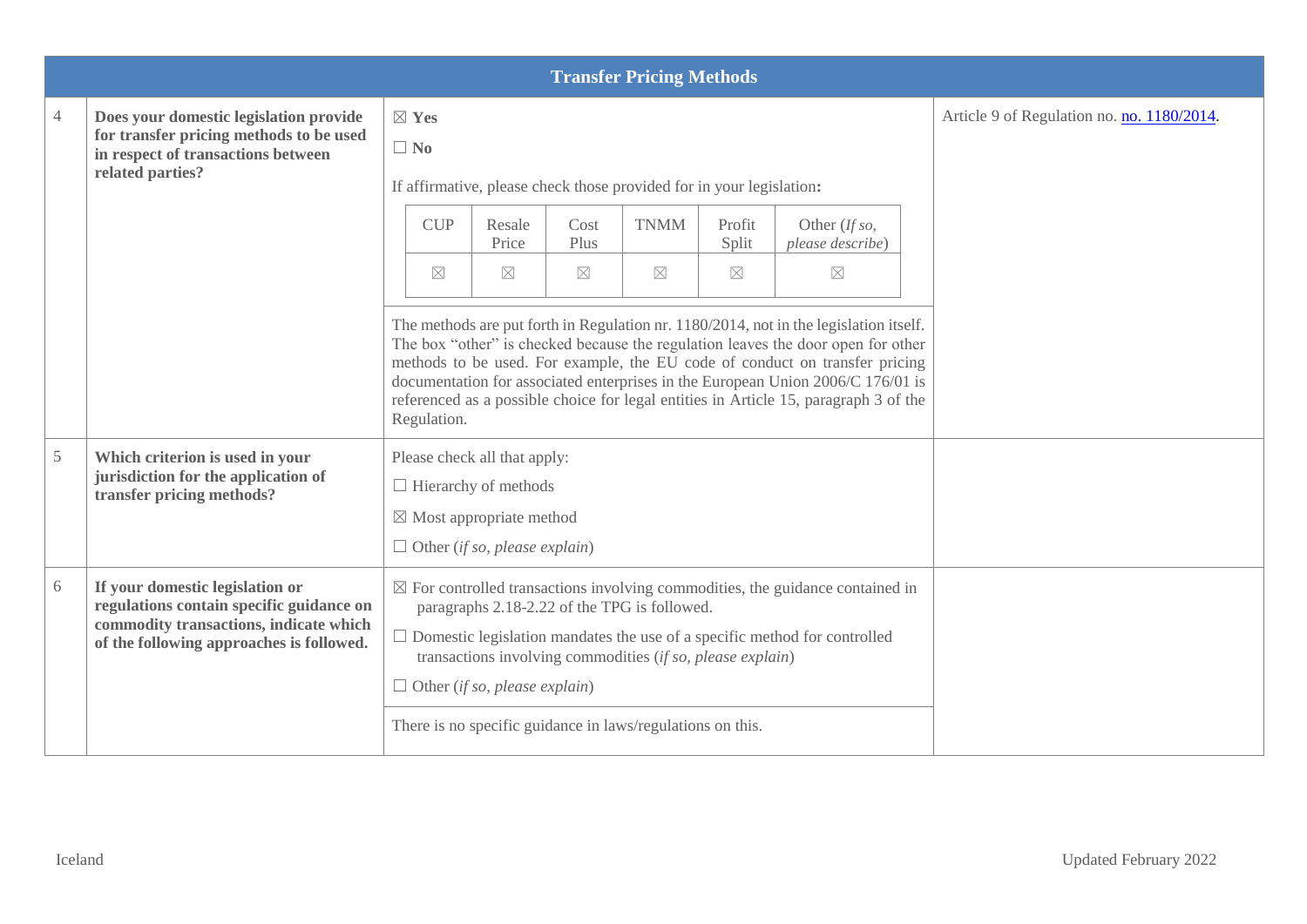|    | <b>Comparability Analysis</b>                                                                                                                          |                                                                                                                                                                                                                                                                                                           |                                         |  |  |  |  |
|----|--------------------------------------------------------------------------------------------------------------------------------------------------------|-----------------------------------------------------------------------------------------------------------------------------------------------------------------------------------------------------------------------------------------------------------------------------------------------------------|-----------------------------------------|--|--|--|--|
|    | Does your jurisdiction follow (or largely<br>follow) the guidance on comparability<br>analysis outlined in Chapter III of the<br>TPG?                  | $\boxtimes$ Yes<br>$\Box$ No                                                                                                                                                                                                                                                                              | Article 10 in regulation no. 1180/2014. |  |  |  |  |
|    |                                                                                                                                                        | The analysis is prepared on the basis of internal and external comparative analysis<br>with regard to the factors that have the most impact as described in the OECD<br>TPG, characteristics of property/service, functional analysis, contractual terms,<br>economic circumstances, business strategies. |                                         |  |  |  |  |
| 8  | Is there a preference in your<br>jurisdiction for domestic comparables<br>over foreign comparables?                                                    | $\Box$ Yes<br>$\boxtimes$ No                                                                                                                                                                                                                                                                              |                                         |  |  |  |  |
| 9  | Does your tax administration use secret<br>comparables for transfer pricing<br>assessment purposes?                                                    | $\Box$ Yes<br>$\boxtimes$ No                                                                                                                                                                                                                                                                              |                                         |  |  |  |  |
| 10 | Does your legislation allow or require<br>the use of an arm's length range and/or<br>statistical measure for determining<br>arm's length remuneration? | $\boxtimes$ Yes<br>$\Box$ No                                                                                                                                                                                                                                                                              |                                         |  |  |  |  |
|    |                                                                                                                                                        | The topic is not directly addressed in the legislation and because of that it is<br>allowed but not required.                                                                                                                                                                                             |                                         |  |  |  |  |
| 11 | Are comparability adjustments<br>required under your domestic<br>legislation or regulations?                                                           | $\Box$ Yes<br>$\boxtimes$ No                                                                                                                                                                                                                                                                              |                                         |  |  |  |  |
|    |                                                                                                                                                        | Comparability adjustmens would be required in practice by tax administrations.<br>According to Article 10 in Regulation 1180/2014 such adjustments shall be<br>reported and explained.                                                                                                                    |                                         |  |  |  |  |
|    |                                                                                                                                                        | <b>Intangible Property</b>                                                                                                                                                                                                                                                                                |                                         |  |  |  |  |
| 12 | Does your domestic legislation or<br>regulations contain guidance specific to                                                                          | $\Box$ Yes<br>$\boxtimes$ No                                                                                                                                                                                                                                                                              | Article 8 in Regulation no. 1180/2014.  |  |  |  |  |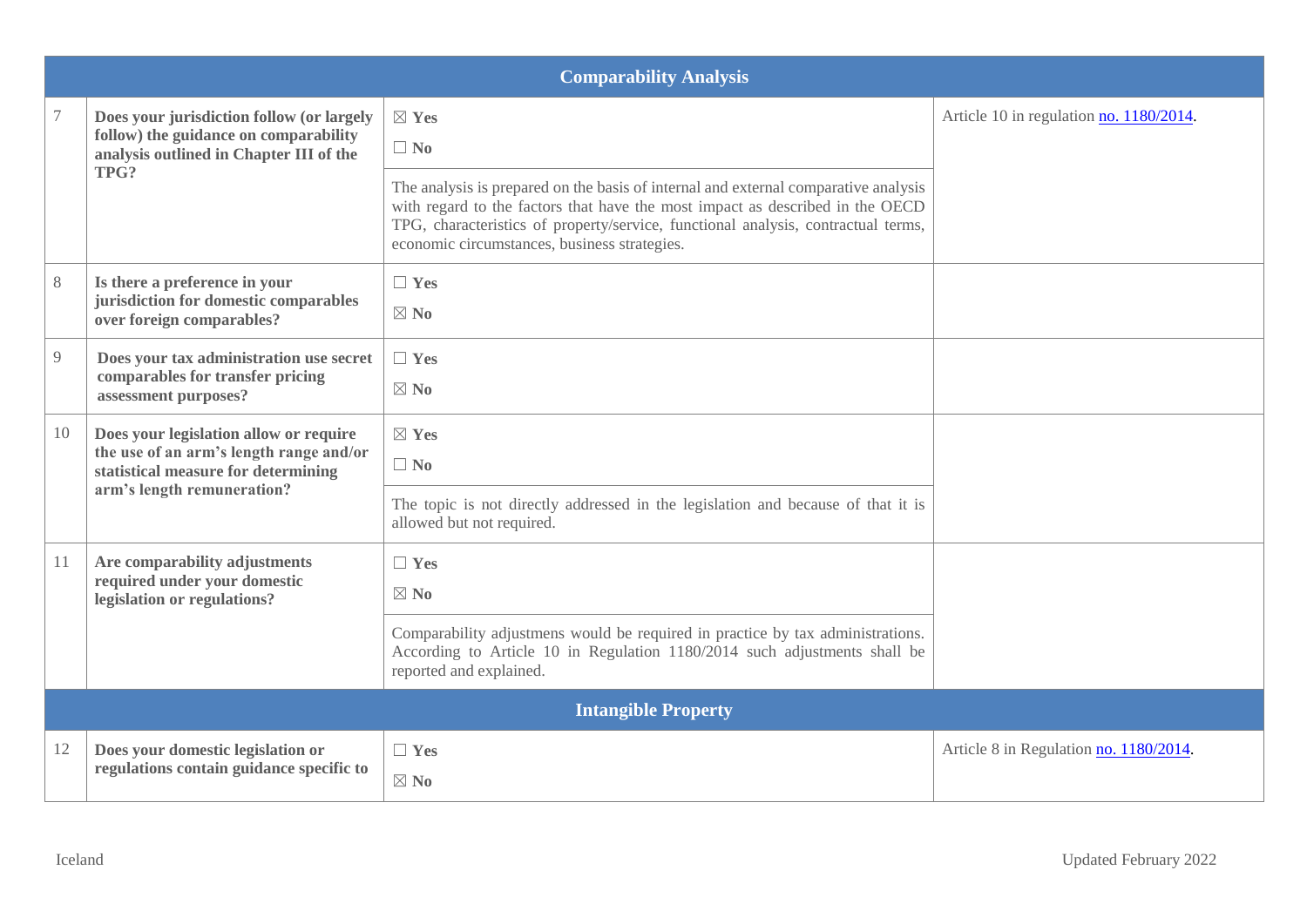|    | the pricing of controlled transactions<br>involving intangibles?                                                                                         | Article 8 in Regulation 1180/2014 states that a party subject to documentation<br>needs to declare all intangible assets within a group that affects related<br>transactions. Information about ownership, use, development, and maintenance<br>needs to be documented as well as probable resale price and the present value of<br>their expected income.<br>No guidance is however about the pricing of such transaction.                                                              |                                                                        |
|----|----------------------------------------------------------------------------------------------------------------------------------------------------------|------------------------------------------------------------------------------------------------------------------------------------------------------------------------------------------------------------------------------------------------------------------------------------------------------------------------------------------------------------------------------------------------------------------------------------------------------------------------------------------|------------------------------------------------------------------------|
| 13 | Does your domestic legislation or<br>regulation provide for transfer pricing<br>rules or special measures regarding<br>hard-to-value intangibles (HTVI)? | $\Box$ Yes<br>$\boxtimes$ No                                                                                                                                                                                                                                                                                                                                                                                                                                                             |                                                                        |
| 14 | Are there any other rules outside<br>transfer pricing rules that are relevant<br>for the tax treatment of transactions                                   | $\boxtimes$ Yes<br>$\Box$ No                                                                                                                                                                                                                                                                                                                                                                                                                                                             | Article 12, 33, 37 48 and 73 of the Income Tax<br>Act no. no. 90/2003. |
|    | involving intangibles?                                                                                                                                   | Accounting and tax treatment of costs incurred in creating intangibles is usually<br>capitalized if it is not connected to income of the accounting year. Such capitalized<br>intangible assets, as well as purchased intangibles, are considered depreciable<br>assets, as noted in points 4 and 5 of Article 33 and Article 48. They are declared<br>as assets at cost value cf. Article 12 and 73, and are depreciated on a straight line<br>basis at 15-20% per year cf. Article 37. |                                                                        |
|    |                                                                                                                                                          | <b>Intra-Group Services</b>                                                                                                                                                                                                                                                                                                                                                                                                                                                              |                                                                        |
| 15 | Does your domestic legislation or<br>regulations provide guidance specific to<br>intra-group services transactions?                                      | $\Box$ Yes<br>$\boxtimes$ No                                                                                                                                                                                                                                                                                                                                                                                                                                                             |                                                                        |
|    |                                                                                                                                                          | Icelandic domestic legislation does not contain specific guidance on the pricing of<br>controlled intra-group services transactions and tends to rely on the OECD TPG.                                                                                                                                                                                                                                                                                                                   |                                                                        |
| 16 | Do you have any simplified approach<br>for low value-adding intra-group<br>services?                                                                     | $\Box$ Yes<br>$\boxtimes$ No                                                                                                                                                                                                                                                                                                                                                                                                                                                             |                                                                        |
|    |                                                                                                                                                          | Icelandic domestic legislation does not contain specific guidance on the simplified<br>approach for LVAS transactions and tends to rely on the OECD TPG.                                                                                                                                                                                                                                                                                                                                 |                                                                        |
| 17 | Are there any other rules outside<br>transfer pricing rules that are relevant                                                                            | $\Box$ Yes                                                                                                                                                                                                                                                                                                                                                                                                                                                                               |                                                                        |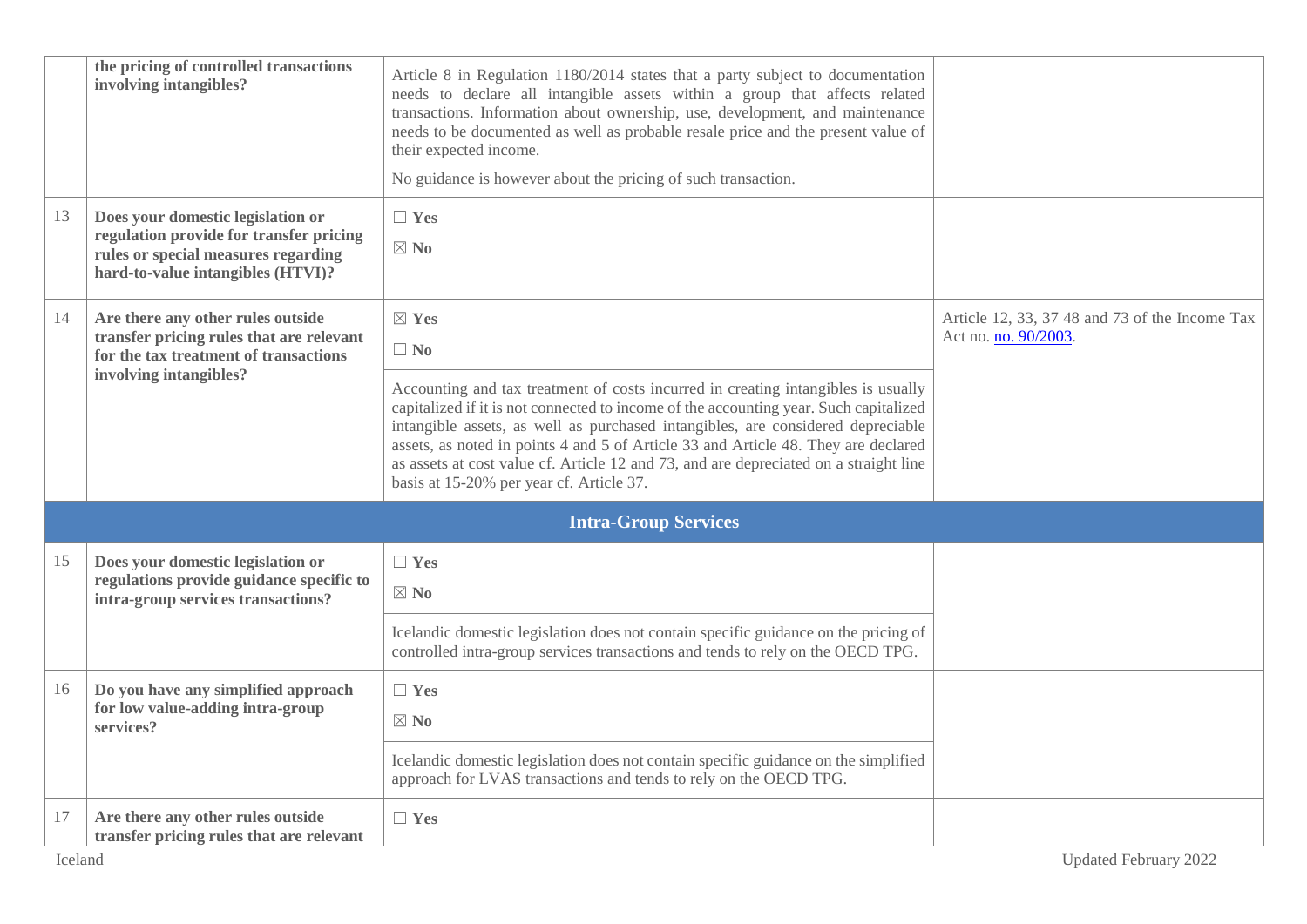|    | for the tax treatment of transactions<br>involving services?                                                                               | $\boxtimes$ No                                                                                                                                                                                                                                                                                                                                                                                                                                                                                                                                                                                                                                                                                                                      |                                            |  |  |  |  |
|----|--------------------------------------------------------------------------------------------------------------------------------------------|-------------------------------------------------------------------------------------------------------------------------------------------------------------------------------------------------------------------------------------------------------------------------------------------------------------------------------------------------------------------------------------------------------------------------------------------------------------------------------------------------------------------------------------------------------------------------------------------------------------------------------------------------------------------------------------------------------------------------------------|--------------------------------------------|--|--|--|--|
|    |                                                                                                                                            | <b>Financial Transactions</b>                                                                                                                                                                                                                                                                                                                                                                                                                                                                                                                                                                                                                                                                                                       |                                            |  |  |  |  |
| 18 | [NEW] Does your domestic legislation<br>or regulations provide guidance specific<br>to financial transactions?                             | $\Box$ Yes<br>$\boxtimes$ No                                                                                                                                                                                                                                                                                                                                                                                                                                                                                                                                                                                                                                                                                                        |                                            |  |  |  |  |
|    |                                                                                                                                            | Icelandic domestic legislation does not contain specific guidance on the pricing<br>of controlled financial transactions and tend to rely on the OECD TPG.                                                                                                                                                                                                                                                                                                                                                                                                                                                                                                                                                                          |                                            |  |  |  |  |
| 19 | [NEW] Are there any other rules<br>outside transfer pricing rules that are<br>relevant for the tax treatment of<br>financial transactions? | $\boxtimes$ Yes<br>$\Box$ No                                                                                                                                                                                                                                                                                                                                                                                                                                                                                                                                                                                                                                                                                                        | Income Tax Act no. 90/2003, Article 57. B. |  |  |  |  |
|    |                                                                                                                                            | Earning stripping rules are included in the Income Tax Act. The rules limit interest<br>deduction to 30% of earnings before interest, taxes, depreciation, and amortisation<br>(EBITDA). The rules apply in excess of ISK 100 million (approximately EUR<br>694 927) of interest expenses etc. The rules do not apply if:<br>interest expenses are paid because of intra-loan transactions within a group that is<br>authorised for joint taxation in accordance to the Icelandic Income Tax Act or if<br>the group fulfils the requirements for joint taxation, when all companies are<br>resident in Iceland;<br>it is demonstrated that the equity ratio does not deviate more than 2% from the<br>equity ratio of the group, or |                                            |  |  |  |  |
|    |                                                                                                                                            | the taxpayer is a financial institution or insurance company, or a company owned<br>by such parties and conducts similar operations.                                                                                                                                                                                                                                                                                                                                                                                                                                                                                                                                                                                                |                                            |  |  |  |  |
|    | <b>Cost Contribution Agreements</b>                                                                                                        |                                                                                                                                                                                                                                                                                                                                                                                                                                                                                                                                                                                                                                                                                                                                     |                                            |  |  |  |  |
| 20 | Does your jurisdiction have legislation<br>or regulations on cost contribution<br>agreements?                                              | $\Box$ Yes<br>$\boxtimes$ No                                                                                                                                                                                                                                                                                                                                                                                                                                                                                                                                                                                                                                                                                                        |                                            |  |  |  |  |
|    |                                                                                                                                            | Icelandic domestic legislation does not contain specific guidance on cost<br>contributuin agreements and tends to rely on the OECD TPG.                                                                                                                                                                                                                                                                                                                                                                                                                                                                                                                                                                                             |                                            |  |  |  |  |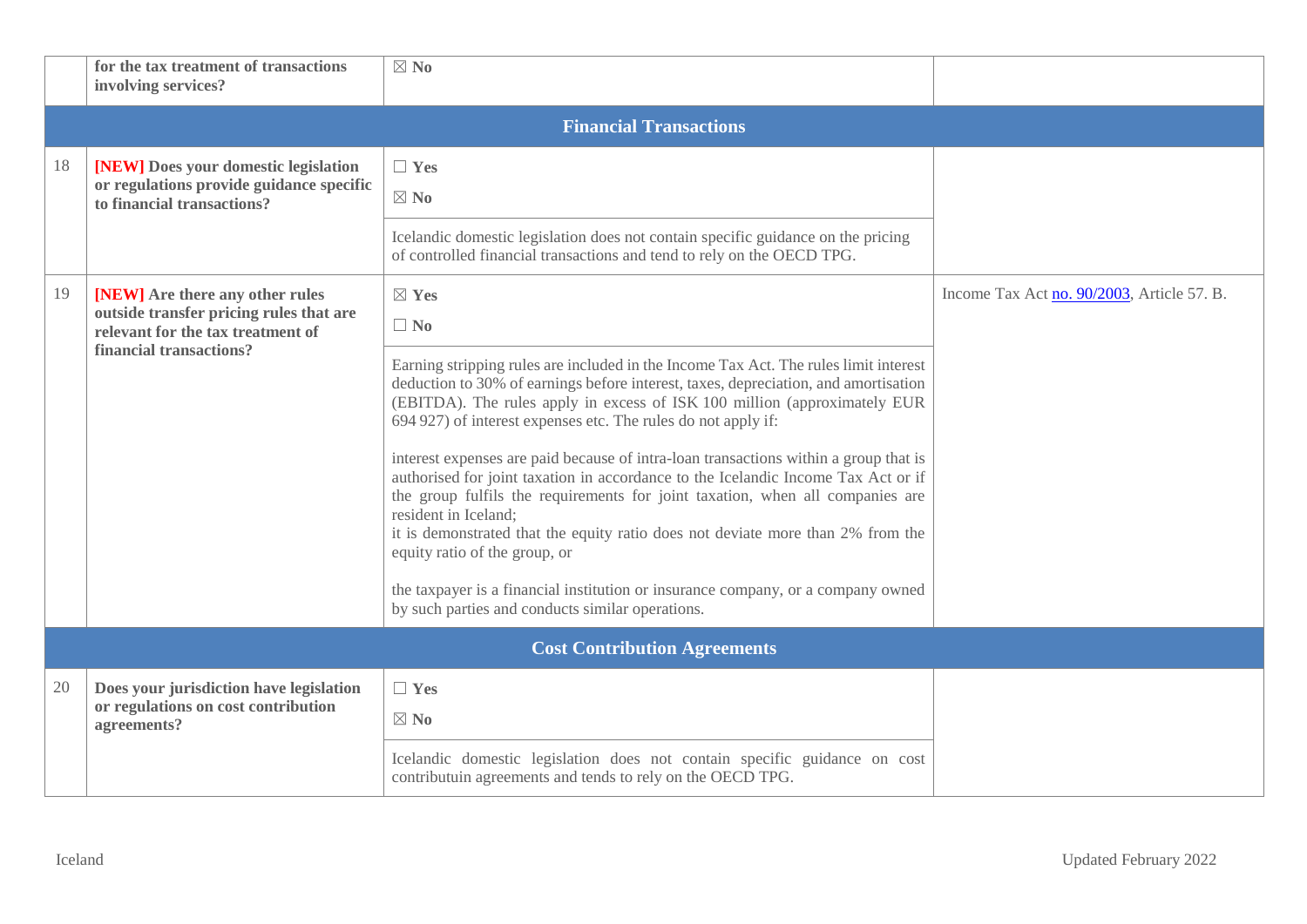|    |                                                                                                                                                                               | <b>Transfer Pricing Documentation</b>                                                                                                                                                                                                                                                                                                                                                                                                                                                                                                                                                                                                                                                                               |                                                                                                                                                               |
|----|-------------------------------------------------------------------------------------------------------------------------------------------------------------------------------|---------------------------------------------------------------------------------------------------------------------------------------------------------------------------------------------------------------------------------------------------------------------------------------------------------------------------------------------------------------------------------------------------------------------------------------------------------------------------------------------------------------------------------------------------------------------------------------------------------------------------------------------------------------------------------------------------------------------|---------------------------------------------------------------------------------------------------------------------------------------------------------------|
| 21 | Does your legislation or regulations<br>require the taxpayer to prepare transfer<br>pricing documentation?                                                                    | $\boxtimes$ Yes                                                                                                                                                                                                                                                                                                                                                                                                                                                                                                                                                                                                                                                                                                     | Income Tax Act no. $90/2003$ , Article 57,<br>paragraph 5.                                                                                                    |
|    |                                                                                                                                                                               | $\Box$ No<br>If affirmative, please check all that apply:                                                                                                                                                                                                                                                                                                                                                                                                                                                                                                                                                                                                                                                           | Article 3 of regulation no. $1180/2014$ – CBC<br>report.                                                                                                      |
|    |                                                                                                                                                                               | $\Box$ Master file consistent with Annex I to Chapter V of the TPG                                                                                                                                                                                                                                                                                                                                                                                                                                                                                                                                                                                                                                                  |                                                                                                                                                               |
|    |                                                                                                                                                                               | $\Box$ Local file consistent with Annex II to Chapter V of the TPG                                                                                                                                                                                                                                                                                                                                                                                                                                                                                                                                                                                                                                                  |                                                                                                                                                               |
|    |                                                                                                                                                                               | $\boxtimes$ Country-by-country report consistent with Annex III to Chapter V of the                                                                                                                                                                                                                                                                                                                                                                                                                                                                                                                                                                                                                                 |                                                                                                                                                               |
|    |                                                                                                                                                                               | <b>TPG</b>                                                                                                                                                                                                                                                                                                                                                                                                                                                                                                                                                                                                                                                                                                          |                                                                                                                                                               |
|    |                                                                                                                                                                               | $\Box$ Specific transfer pricing returns (separate or annexed to the tax return)                                                                                                                                                                                                                                                                                                                                                                                                                                                                                                                                                                                                                                    |                                                                                                                                                               |
|    |                                                                                                                                                                               | $\boxtimes$ Other (specify):                                                                                                                                                                                                                                                                                                                                                                                                                                                                                                                                                                                                                                                                                        |                                                                                                                                                               |
|    |                                                                                                                                                                               | Master file and Local file are not required to be filed separately, there is no<br>distinction made between the two in the legislation/regulations. The same<br>information however needs to be filed but it does not need to come in the MF/LF<br>form.                                                                                                                                                                                                                                                                                                                                                                                                                                                            |                                                                                                                                                               |
| 22 | Please briefly explain the relevant<br>requirements related to filing of<br>transfer pricing documentation (i.e.<br>timing for preparation or submission,<br>languages, etc.) | Transfer Pricing documentation shall be prepared for each financial year in<br>Icelandic and/or English. Legal entities must be able to submit all documents if<br>requested by the Tax Authorities within 45 days. Transfer pricing documentation<br>shall be kept for seven years from the end of the financial year.<br>CbC reports are to be filed within 12 months from the end of the financial year to                                                                                                                                                                                                                                                                                                       | Article 13, 14 and 15 of regulation no.<br>1180/2014.<br>Income Tax Act no. 90/2003, article 57,<br>paragraph 5.<br>Regulation no. 766/2019 on CBC reporting. |
|    |                                                                                                                                                                               | the Tax Authorities. The report should be in English and on a specific form.                                                                                                                                                                                                                                                                                                                                                                                                                                                                                                                                                                                                                                        |                                                                                                                                                               |
| 23 | Does your legislation provide for<br>specific transfer pricing penalties<br>and/or compliance incentives regarding                                                            | $\boxtimes$ Yes                                                                                                                                                                                                                                                                                                                                                                                                                                                                                                                                                                                                                                                                                                     | Not published yet in the Income Tax Act no.                                                                                                                   |
|    |                                                                                                                                                                               | $\Box$ No                                                                                                                                                                                                                                                                                                                                                                                                                                                                                                                                                                                                                                                                                                           | 90/2003 but has been entered into force as from<br>May 31st 2021.                                                                                             |
|    | transfer pricing documentation?                                                                                                                                               | The Icelandic Parliament passed into law on 31 May 2021 changes to Article 57<br>of the Income Tax Act no. 90/2003 to introduce new rules that allow Iceland<br>Revenue and Customs to impose administrative fines on taxpayers that fail to fulfil<br>their transfer pricing documentation obligations as set out in paragraph 5 of Article<br>57 of the Income Tax Act.<br>Fines can amount up to ISK 3 million for each financial year that taxpayer has<br>failed to fulfil their TP documentation obligations within 45 days. The fine shall<br>amount to ISK 1.5 million if the taxpayer has submitted documents that are<br>considered unsatisfactory and the taxpayer has not complied with the Director of |                                                                                                                                                               |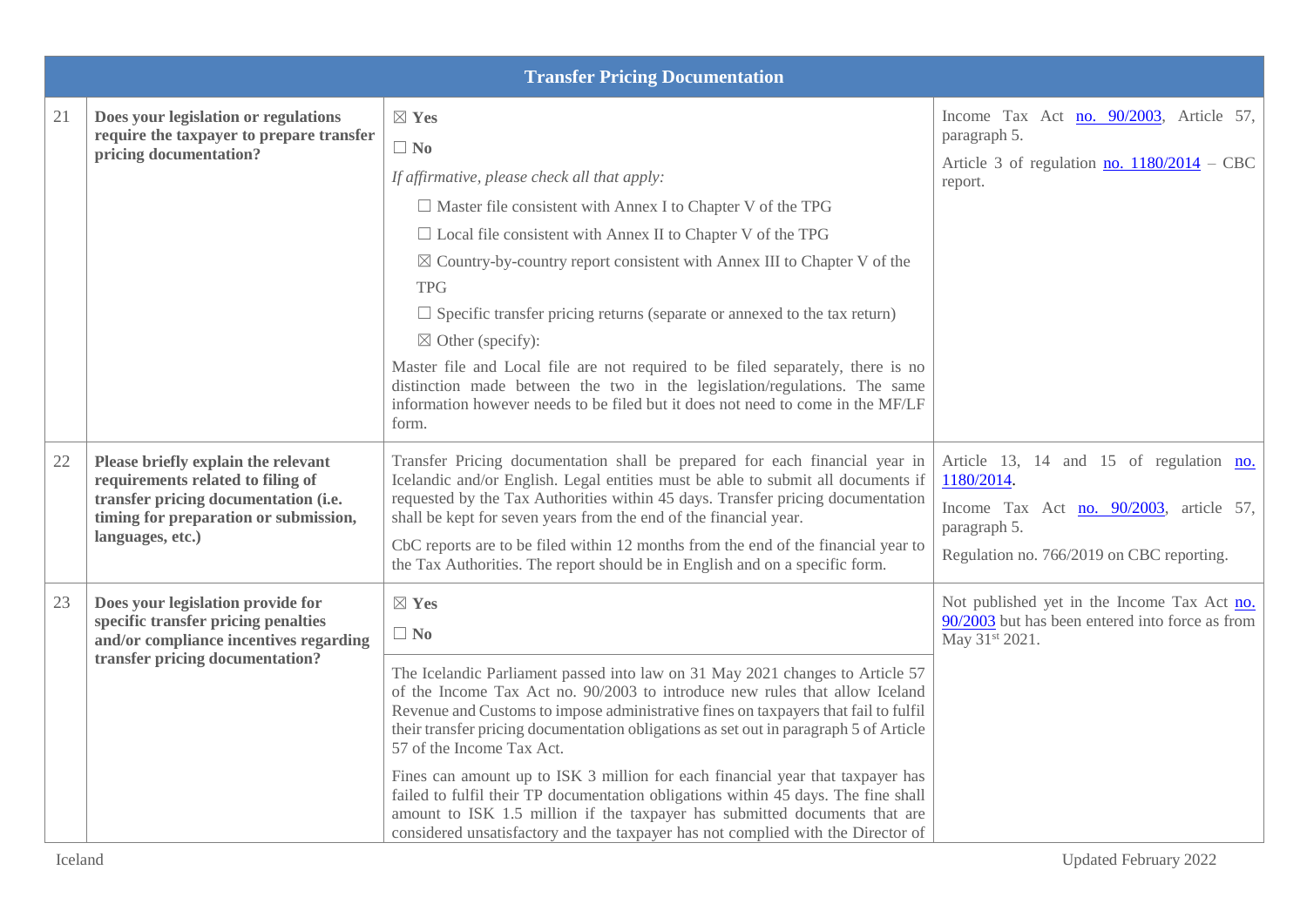|    |                                                                                                                      | Internal Revenue's demands for improvements within 45 days. A fine may be<br>imposed for a maximum of six income years, immediately preceding the year in<br>which the fine is made to the max amount of ISK 6 million. If a taxpayer rectifies<br>deficiencies within 30 days the amount of the fine shall be reduced by 90%. If<br>improvements are made within two months, the amount shall be reduced by 60%.<br>If improvements are made within three months, the amount shall be reduced by<br>40%. |                                       |
|----|----------------------------------------------------------------------------------------------------------------------|-----------------------------------------------------------------------------------------------------------------------------------------------------------------------------------------------------------------------------------------------------------------------------------------------------------------------------------------------------------------------------------------------------------------------------------------------------------------------------------------------------------|---------------------------------------|
| 24 | If your legislation provides for<br>exemption from transfer pricing<br>documentation obligations, please<br>explain. | The transfer pricing documentation obligation does not apply to minor transactions<br>between related parties. A transaction is considered to be minor if it has limited<br>economic scope and importance for the operation of the entity involved. They<br>however need to be reported to the tax authorities. The exemption does not apply<br>to transactions involving intangible assets. Please refer to Q27 for further<br>information.                                                              | Regulation no. 1180/2014, Article 12. |
|    |                                                                                                                      | Moreover, if the operating income of a legal entity in one financial year or if total<br>assets at the beginning or at the end of the financial year is over ISK 1 billion the<br>entity is required to file a CbCR.                                                                                                                                                                                                                                                                                      |                                       |
|    |                                                                                                                      | <b>Administrative Approaches to Avoiding and Resolving Disputes</b>                                                                                                                                                                                                                                                                                                                                                                                                                                       |                                       |
| 25 | Which mechanisms are available in<br>your jurisdiction to prevent and/or<br>resolve transfer pricing disputes?       | Please check those that apply:<br>$\Box$ Rulings                                                                                                                                                                                                                                                                                                                                                                                                                                                          | Iceland's MAP Profile                 |
|    |                                                                                                                      | $\Box$ Enhanced engagement programs                                                                                                                                                                                                                                                                                                                                                                                                                                                                       |                                       |
|    |                                                                                                                      | $\Box$ Advance Pricing Agreements (APA)                                                                                                                                                                                                                                                                                                                                                                                                                                                                   |                                       |
|    |                                                                                                                      | $\Box$ Unilateral APAs                                                                                                                                                                                                                                                                                                                                                                                                                                                                                    |                                       |
|    |                                                                                                                      | $\Box$ Bilateral APAs                                                                                                                                                                                                                                                                                                                                                                                                                                                                                     |                                       |
|    |                                                                                                                      | $\Box$ Multilateral APAs                                                                                                                                                                                                                                                                                                                                                                                                                                                                                  |                                       |
|    |                                                                                                                      | $\boxtimes$ Mutual Agreement Procedures                                                                                                                                                                                                                                                                                                                                                                                                                                                                   |                                       |
|    |                                                                                                                      | $\Box$ Other ( <i>please specify</i> ):                                                                                                                                                                                                                                                                                                                                                                                                                                                                   |                                       |
|    |                                                                                                                      | Iceland has detailed guidance and information on MAP published online.<br>Moreover, please refer to Iceland's MAP profile for further information.                                                                                                                                                                                                                                                                                                                                                        |                                       |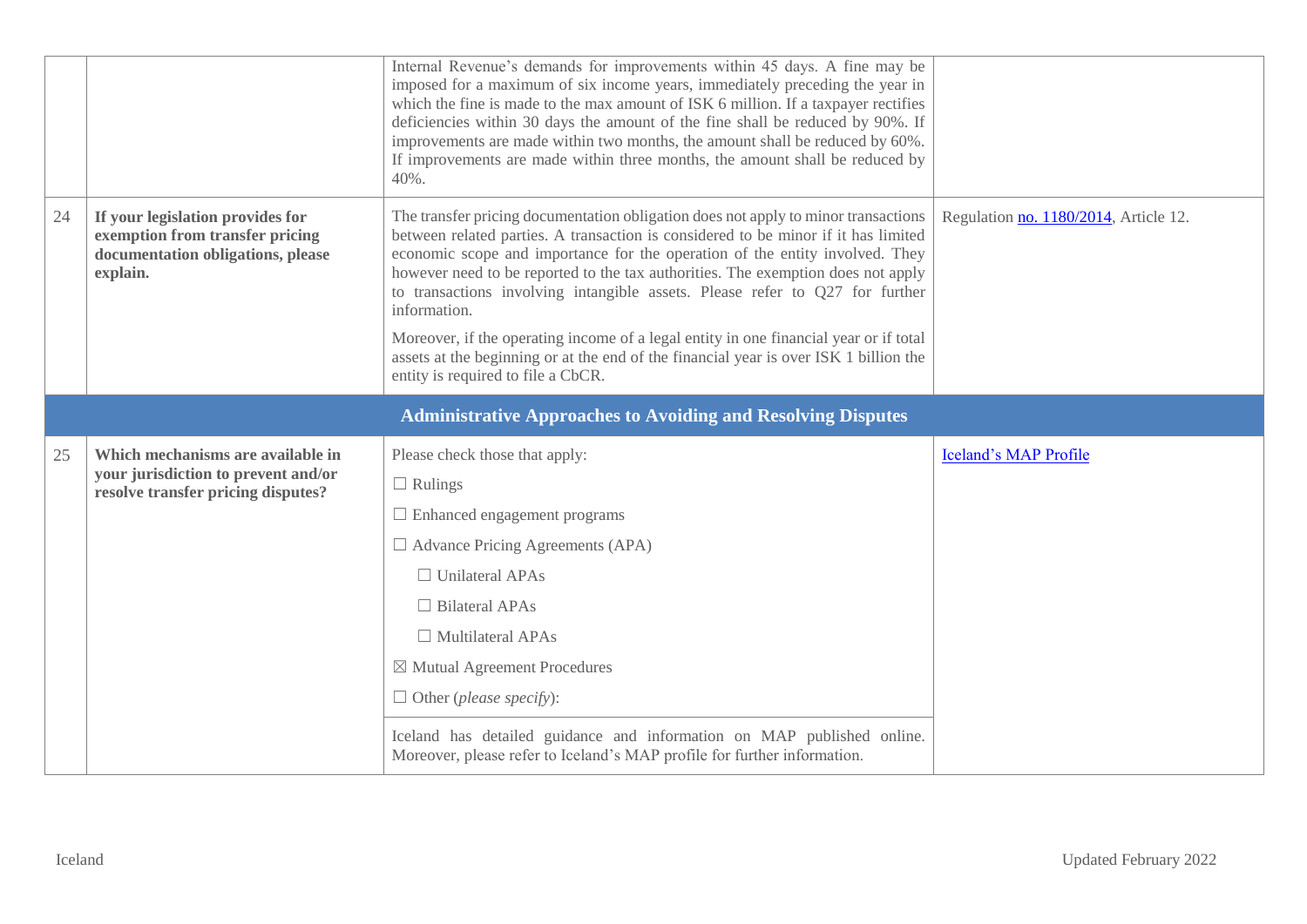|    | <b>Safe Harbours and Other Simplification Measures</b>                                                                                              |                                                                                                                                                                                                                                                                                                                                                                                                                                                                                                                                                                                                                                                                                                                                                                                                                                  |                                                          |  |  |  |  |
|----|-----------------------------------------------------------------------------------------------------------------------------------------------------|----------------------------------------------------------------------------------------------------------------------------------------------------------------------------------------------------------------------------------------------------------------------------------------------------------------------------------------------------------------------------------------------------------------------------------------------------------------------------------------------------------------------------------------------------------------------------------------------------------------------------------------------------------------------------------------------------------------------------------------------------------------------------------------------------------------------------------|----------------------------------------------------------|--|--|--|--|
| 26 | Does your jurisdiction have rules on<br>safe harbours in respect of certain<br>industries, types of taxpayers, or types<br>of transactions?         | $\Box$ Yes<br>$\boxtimes$ No                                                                                                                                                                                                                                                                                                                                                                                                                                                                                                                                                                                                                                                                                                                                                                                                     |                                                          |  |  |  |  |
| 27 | Does your jurisdiction have any other<br>simplification measures not listed in this<br>questionnaire? If so, please provide a<br>brief explanation. | $\boxtimes$ Yes<br>$\Box$ No<br>Article 12 of Regulation no. 1180/2014 is an exemption for minor transactions<br>between related parties. The obligation to document does not apply to a minor<br>transaction between related parties. It only needs to be stated that such transaction<br>has taken place and that they are considered minor. Minor transactions refer to<br>measures within each operating year that have limited the economic scope and<br>importance for the operations of the party subject to documentation. If a party<br>subject to documentation takes advantage of the exemption, it shall upon<br>submission of the declaration explain the nature and scope of the transaction and<br>why it falls under the exemption. The exemption does not apply to transactions<br>involving intangible assets. | Article 12 of Regulation no. 1180/2014.                  |  |  |  |  |
|    |                                                                                                                                                     | <b>Other Legislative Aspects or Administrative Procedures</b>                                                                                                                                                                                                                                                                                                                                                                                                                                                                                                                                                                                                                                                                                                                                                                    |                                                          |  |  |  |  |
| 28 | Does your jurisdiction allow/require<br>taxpayers to make year-end<br>adjustments?                                                                  | $\boxtimes$ Yes<br>$\Box$ No                                                                                                                                                                                                                                                                                                                                                                                                                                                                                                                                                                                                                                                                                                                                                                                                     |                                                          |  |  |  |  |
| 29 | Does your jurisdiction make secondary<br>adjustments?                                                                                               | $\Box$ Yes<br>$\boxtimes$ No<br>There is nothing on this in the laws or the Regulation.                                                                                                                                                                                                                                                                                                                                                                                                                                                                                                                                                                                                                                                                                                                                          |                                                          |  |  |  |  |
|    |                                                                                                                                                     | <b>Attribution of Profits to Permanent Establishments</b>                                                                                                                                                                                                                                                                                                                                                                                                                                                                                                                                                                                                                                                                                                                                                                        |                                                          |  |  |  |  |
| 30 |                                                                                                                                                     | $\boxtimes$ Yes<br>In how many tax treaties?                                                                                                                                                                                                                                                                                                                                                                                                                                                                                                                                                                                                                                                                                                                                                                                     | Tvísköttunarsamningar   Skatturinn - skattar og<br>gjöld |  |  |  |  |